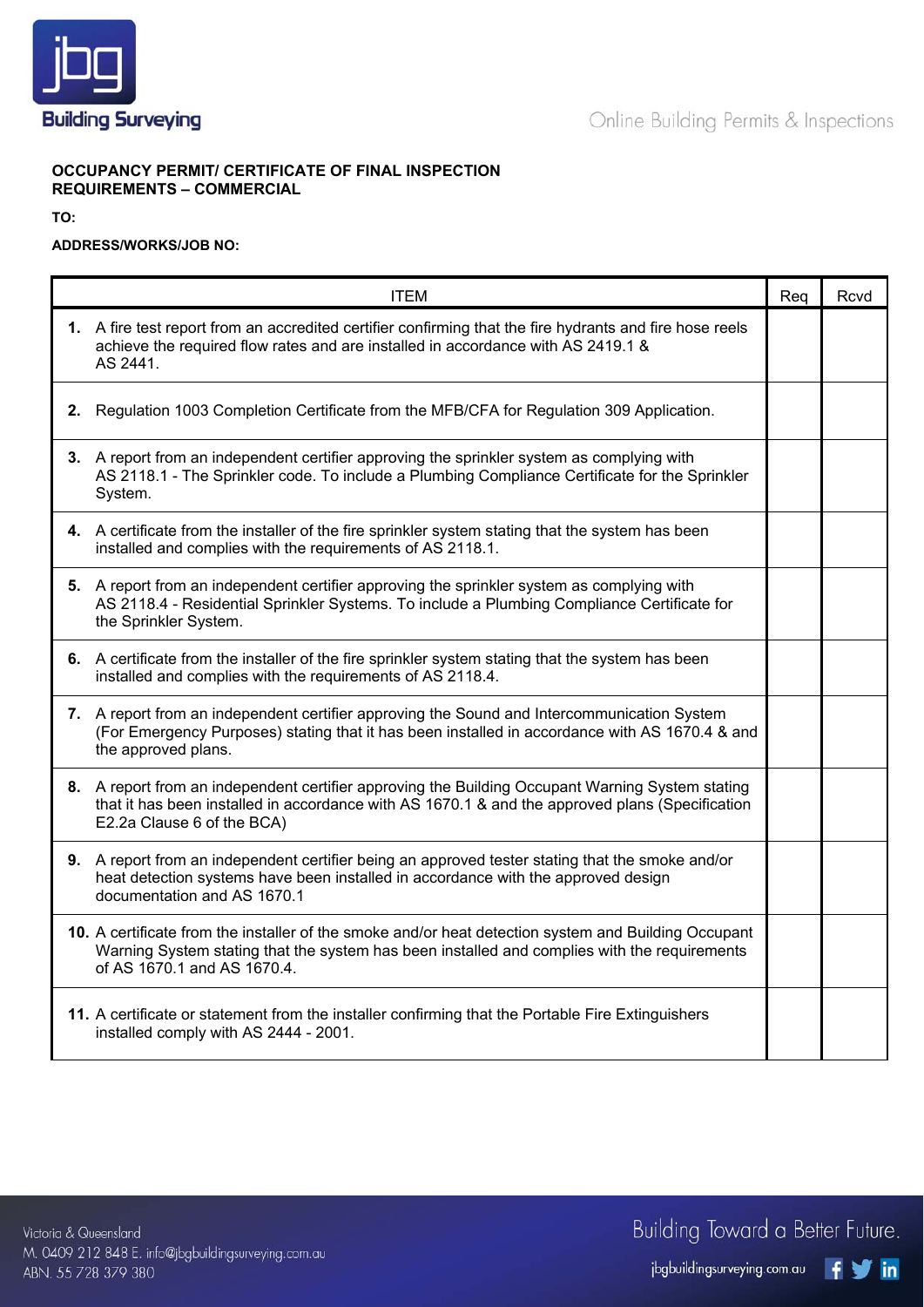| 12. A certificate from the installer and manufacturer of all fire (or smoke) rated doors, windows,<br>curtains, shutters and fire rated access panels installed in the building, scheduling their<br>locations, relevant test report numbers and confirming locations are in accordance with<br>AS1530.4 - 2005 & AS1905.1 - 2005                |  |
|--------------------------------------------------------------------------------------------------------------------------------------------------------------------------------------------------------------------------------------------------------------------------------------------------------------------------------------------------|--|
| 13. Statement or certificate from the Contractor responsible for the installation of fire seals, fire<br>collars and fire dampers confirming they have been installed in accordance with the<br>Manufacturer's specifications including a schedule of the systems, relevant test report numbers<br>and the fire ratings achieved.                |  |
| 14. A certificate from the manufacturer for the fire rated roller shutter indicating compliance with<br>AS1905.2 - 2005 and the fire rating of same.                                                                                                                                                                                             |  |
| 15. A Certificate of Compliance for the electrical works is to be obtained from the installer indicating<br>compliance with the relevant code, including AS 3000 (inclusive of hard wired smoke alarms<br>being installed in accordance with AS3786-1993 where applicable).                                                                      |  |
| 16. A contractors certification is required stating that the emergency lifts have been installed in<br>accordance with the Lift Specifications and AS 1735 and approved by the Occupational Health<br>and Safety Authority.                                                                                                                      |  |
| 17. Confirmation from the manufacturer stating that all glass (glazing) has been installed in<br>accordance with AS1288-2006 & AS2047-2014.                                                                                                                                                                                                      |  |
| 18. A certificate from the relevant mechanical contractor stating the fire dampers and or smoke<br>dampers have been installed in accordance with the relevant Fire Test Certificates, copies of<br>which are to be provided.                                                                                                                    |  |
| 19. A certificate of compliance of the mechanical system is required from the installer confirming that<br>the installed mechanical services comply with the approved plans, the Building Code of Australia<br>and relevant codes AS 1668.1 (Fire/Smoke compartmentation) and/or AS1668.2 (Mechanical/Air<br>Ventilation for indoor air quality) |  |
| 20. Records of the structural inspections made by the Consulting Structural Engineer.                                                                                                                                                                                                                                                            |  |
| 21. Provide written confirmation from the builder confirming that the building elements (separating<br>walls etc) have been constructed to achieve the required Rw or (Rw $+$ Ctr) sound insulation<br>rating as specified in Part 5 of the BCA.                                                                                                 |  |
| 22. Statement or certificate from the Civil Engineer or Contractor confirming that the installation,<br>operation, retention and discharge of the stormwater system is in accordance with the approved<br>Civil Drawings.                                                                                                                        |  |
| 23. Written confirmation from the Electrical Engineer confirming that they have inspected the<br>competed works and that they are in accordance with the approved documents and the<br>Relevant Australian Standards.                                                                                                                            |  |
| 24. Written confirmation from the Mechanical Engineer confirming that they have inspected the<br>competed works and that they are in accordance with the approved documents and the<br>Relevant Australian Standards.                                                                                                                            |  |
| 25. Manufacturer's specifications for any internal linings installed within the building to comply with<br>the Early Fire Hazard Properties in the Building Code of Australia C1.10 & Specification C1.10.                                                                                                                                       |  |
| 26. Written confirmation from the licensed applicator that the building has been protected from<br>termites in accordance with AS 3660 - 2000. Part A & Part B                                                                                                                                                                                   |  |
| 27. A Letter of Compliance from the electrical sub-contractor indicating that the emergency and exit<br>lighting has been installed in accordance with AS 2293 and the BCA.                                                                                                                                                                      |  |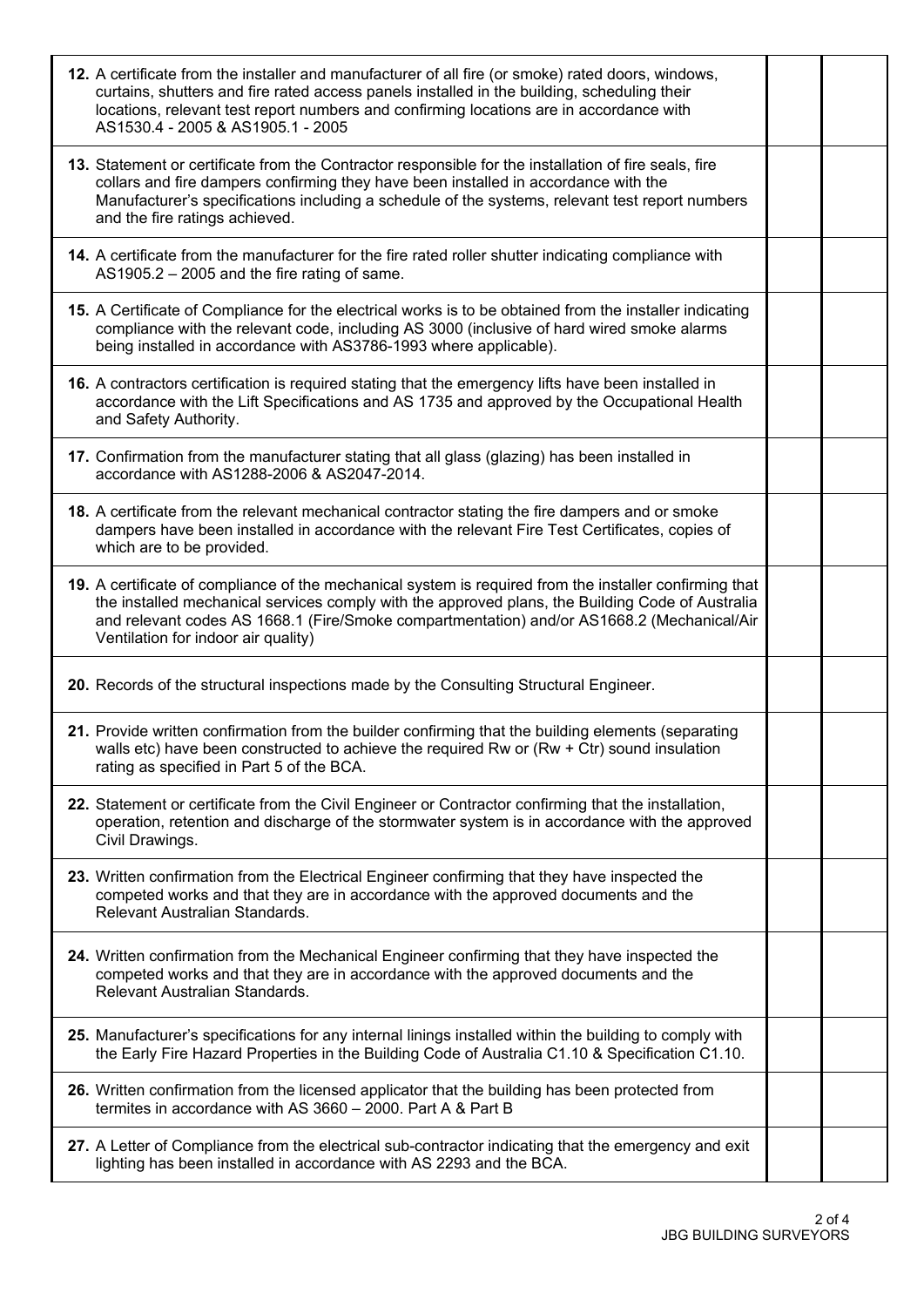| 28. A certificate of compliance for the treatment of penetrations through walls and floors stating<br>compliance with Clause C3.15 and Specification 3.15 of the BCA and relevant Australian<br>Standards          |  |
|--------------------------------------------------------------------------------------------------------------------------------------------------------------------------------------------------------------------|--|
| 29. A Certificate of Compliance from the Plumbing contractor indicating that the work described<br>complies with the plumbing laws as defined in Part 12A of the Building Act 1993 (must all be<br>lodged to VBA). |  |
| Roof Plumbing                                                                                                                                                                                                      |  |
| <b>Sanitary Plumbing</b>                                                                                                                                                                                           |  |
| Septic Tank Installation                                                                                                                                                                                           |  |
| Drainage (below ground sewer)                                                                                                                                                                                      |  |
| Drainage (below ground stormwater)                                                                                                                                                                                 |  |
| <b>Cold Water Plumbing</b>                                                                                                                                                                                         |  |
| Hot Water Plumbing                                                                                                                                                                                                 |  |
| Mechanical Services (includes duct fixing)                                                                                                                                                                         |  |
| Backflow Prevention (medium & high risk only)                                                                                                                                                                      |  |
| Residential & Domestic Fire Sprinkler Systems                                                                                                                                                                      |  |
| Grey or Recycled Water                                                                                                                                                                                             |  |
| Gasfitting (natural gas type A installation)                                                                                                                                                                       |  |
| Gasfitting (LPG type A installation)                                                                                                                                                                               |  |
| Gasfitting (other types of gases)                                                                                                                                                                                  |  |
| <b>Fire Protection</b>                                                                                                                                                                                             |  |
| Irrigation                                                                                                                                                                                                         |  |
| Refrigerated Air-Conditioning                                                                                                                                                                                      |  |
| Solar Installation                                                                                                                                                                                                 |  |
| <b>Rainwater Tank Installation</b>                                                                                                                                                                                 |  |
| 30. Confirmation that the Fire Brigade connection is connected to a manned fire station.                                                                                                                           |  |
| 31. Confirmation that the cooling tower has been registered and that a Risk Management Plan has<br>been put in place prior to the commissioning of the new system.                                                 |  |
| 32. A statement is required from the mechanical engineer on the type and frequency of cooling<br>tower testing.                                                                                                    |  |
| 33. Provide a written confirmation from the builder that the conditions/recommendations of the Fire<br>Engineering Report have been complied with and implemented on site                                          |  |
| 34. Provide a compliance certificate for the fire protective spray of the nominated exposed steel<br>elements, stating that the fire protection provided will achieve the required FRL.                            |  |
| 35. Provide a certificate of compliance in accordance with Regulation 1507 for the glass balustrades<br>throughout the building. The certificate is to state compliance with AS1170.1 and BCA Volumes<br>1 & 2.    |  |
| 36. Provide a certificate of compliance in accordance with Regulation 1507 for the wire balustrades<br>throughout the building. The certificate is to state compliance with AS1170.1 and BCA Volumes<br>1 & 2.     |  |